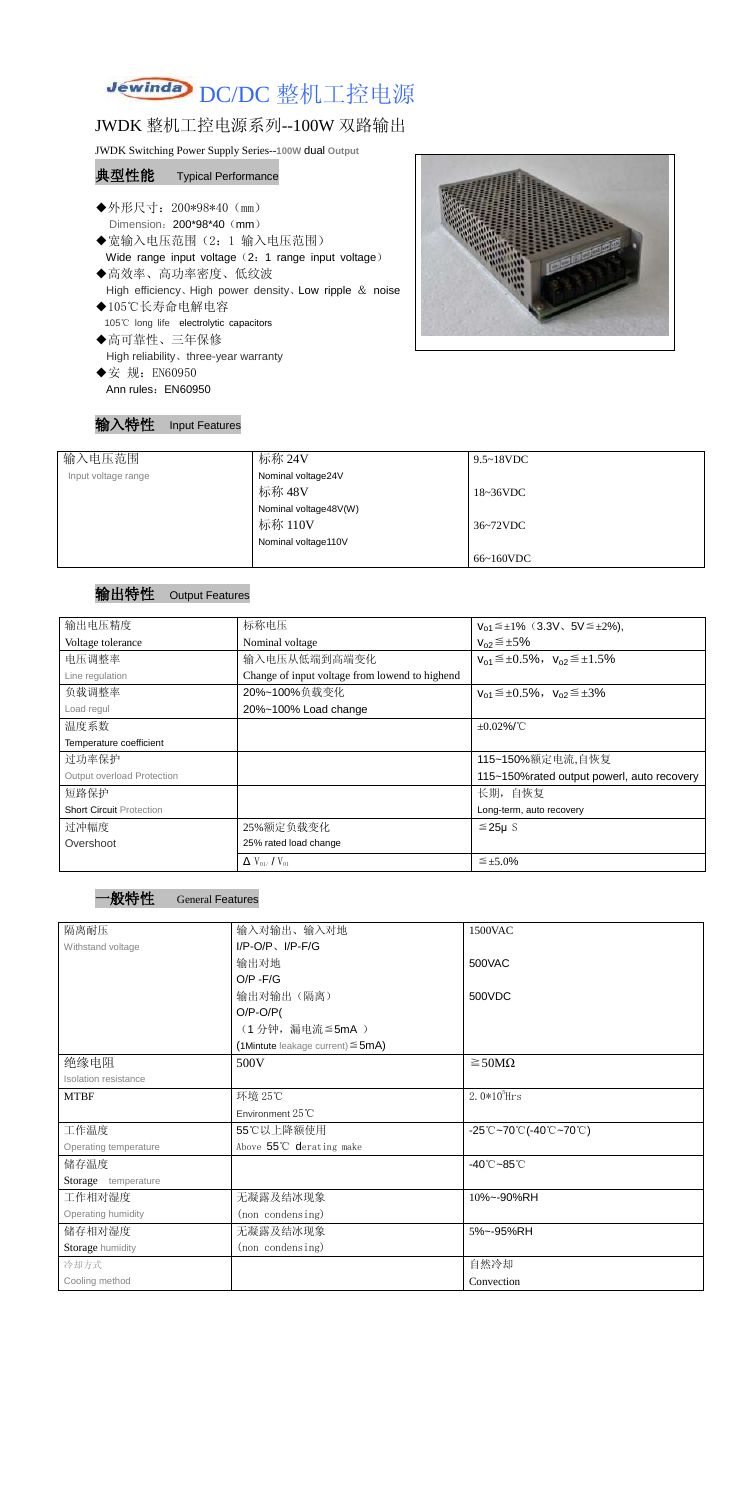

| '品选型 | <b>Product selection</b> |
|------|--------------------------|
|------|--------------------------|

|                    | 输入电压          | 输出电压           | 输出电流           | 输出电压精度         | 纹波噪声                    |            |
|--------------------|---------------|----------------|----------------|----------------|-------------------------|------------|
| 品型号<br>产           | Input voltage | Output voltage | Output current | Output voltage | R&N                     | 效 率        |
| Model No.          | $V_{in}$      | V <sub>O</sub> | Io             | tolerance      | $V$ $_{(P\text{-}P)mV}$ | Efficiency |
|                    |               | $+5V$          | $1.0 - 10A$    | $\pm 2\%$      | 80mV                    |            |
| JWDK100--12D5      |               | $-5V$          | $1.0 - 10A$    | $\pm$ 5%       | 100mV                   | 78%        |
|                    |               | $+12V$         | $0.5 - 4.2A$   | $\pm 1\%$      | 120mV                   |            |
| JWDK100--12D12     |               | $-12V$         | $0.5 - 4.2A$   | $\pm 3\%$      | 120mV                   | 83%        |
|                    |               | $+24V$         | $0.2 - 2.1A$   | $\pm 1\%$      | 150mV                   |            |
| JWDK100--12D24     |               | $-24V$         | $0.2 - 2.1A$   | $\pm 3\%$      | 150mV                   | 85%        |
|                    | $9.5 - 18V$   | $+5V$          | $2.0 - 15.0A$  | $\pm 2\%$      | 100mV                   |            |
| JWDK100--12S5S5I   |               | $+5V$          | $0.5 - 5.0A$   | ±6%            | 100mV                   | 79%        |
|                    |               | $+5V$          | $1.0 - 10.0A$  | $±2\%$         | 80mV                    |            |
| JWDK100--12S5S12I  |               | $+12V$         | $0.7 - 4.0A$   | ±5%            | 120mV                   | 80%        |
|                    |               | $+12V$         | $2.0 - 15.0A$  | $\pm 2\%$      | 100mV                   |            |
| JWDK100--12S12S5I  |               | $+5V$          | $0.5 - 5.0A$   | $\pm 5\%$      | 100mV                   | 81%        |
|                    |               | $+24V$         | $0.3 - 3.50A$  | $\pm 1\%$      | 150mV                   |            |
| JWDK100--12 S24S5I |               | $+5V$          | $0.3 - 3.0A$   | $\pm$ 5%       | 100mV                   | 83%        |
|                    |               | $+5V$          | $1.0 - 10A$    | $±2\%$         | 80mV                    |            |
| JWDK100--24D5      |               | $-5V$          | $1.0 - 10A$    | ±5%            | 100mV                   | 79%        |
|                    |               | $+12V$         | $0.5 - 4.2A$   | $\pm 1\%$      | 120mV                   |            |
| JWDK100--24D12     |               | $-12V$         | $0.5 - 4.2A$   | $\pm 3\%$      | 120mV                   | 83%        |
|                    |               | $+24V$         | $0.2 - 2.1A$   | $\pm 1\%$      | 150mV                   |            |
| JWDK100--24D24     |               | $-24V$         | $0.2 - 2.1A$   | $\pm 3\%$      | 150mV                   | 85%        |
|                    | $18 - 36V$    | $+5V$          | $2.0 - 15.0A$  | $±2\%$         | 100mV                   |            |
| JWDK100--24S5S5I   |               | $+5V$          | $0.5 - 5.0A$   | $\pm$ 5%       | 100mV                   | 79%        |
|                    |               | $+5V$          | $1.0 - 10.0A$  | $\pm 2\%$      | 80mV                    |            |
| JWDK100--24S5S12I  |               | $+12V$         | $0.7 - 4.0A$   | $\pm 5\%$      | 120mV                   | 80%        |
|                    |               | $+12V$         | $2.0 - 15.0A$  | $\pm 2\%$      | 100mV                   |            |
| JWDK100--24S12S5I  |               | $+5V$          | $0.5 - 5.0A$   | ±5%            | 100mV                   | 81%        |
|                    |               | $+24V$         | $0.3 - 3.50A$  | ±1%            | 150mV                   |            |
| JWDK100--24S24S5I  |               | $+5V$          | $0.3 - 3.0A$   | $±5\%$         | 100mV                   | 83%        |
|                    |               | $+5V$          | $1.0 - 10A$    | $\pm 2\%$      | 80mV                    |            |
| JWDK100--48D5      |               | $-5V$          | $1.0 - 10A$    | $\pm$ 5%       | 100mV                   | 79%        |
|                    |               | $+12V$         | $0.5 - 4.2A$   | $\pm 1\%$      | 120mV                   |            |
| JWDK100--48D12     |               | $-12V$         | $0.5 - 4.2A$   | $\pm 3\%$      | 120mV                   | 84%        |
|                    |               | $+24V$         | $0.2 - 2.1A$   | $\pm 1\%$      | 150mV                   |            |
| JWDK100--48D24     |               | $-24V$         | $0.2 - 2.1A$   | $\pm 3\%$      | 150mV                   | 86%        |
|                    | $36 - 72V$    | $+5V$          | $2.0 - 15.0A$  | $\pm 2\%$      | 100mV                   |            |
| JWDK100--48S5S5I   |               | $+5V$          | $0.5 - 5.0A$   | $±5\%$         | 100mV                   | 79%        |
|                    |               | $+5V$          | $1.0 - 10.0A$  | $\pm 2\%$      | 80mV                    |            |
| JWDK100--48S5S12I  |               | $+12V$         | $0.7 - 4.0A$   | $\pm$ 5%       | 120mV                   | 80%        |
|                    |               | $+12V$         | $2.0 - 15.0A$  | $\pm 2\%$      | 100mV                   |            |
| JWDK100--48S12S5I  |               | $+5V$          | $0.5 - 5.0A$   | $\pm$ 5%       | 100mV                   | 81%        |
|                    |               | $+24V$         | $0.3 - 3.50A$  | $\pm 1\%$      | 150mV                   |            |
| JWDK100--48S24S5I  |               | $+5V$          | $0.3 - 3.0A$   | $\pm$ 5%       | 100mV                   | 83%        |
|                    |               | $+5V$          | $1.0 - 10A$    | $\pm 2\%$      | 80mV                    |            |
| JWDK100--110D5     |               | $-5V$          | $1.0 - 10A$    | $\pm$ 5%       | 100mV                   | 79%        |
|                    |               | $+12V$         | $0.5 - 4.2A$   | $\pm 1\%$      | 120mV                   |            |
| JWDK100--110D12    |               | $-12V$         | $0.5 - 4.2A$   | $\pm 3\%$      | 120mV                   | 84%        |